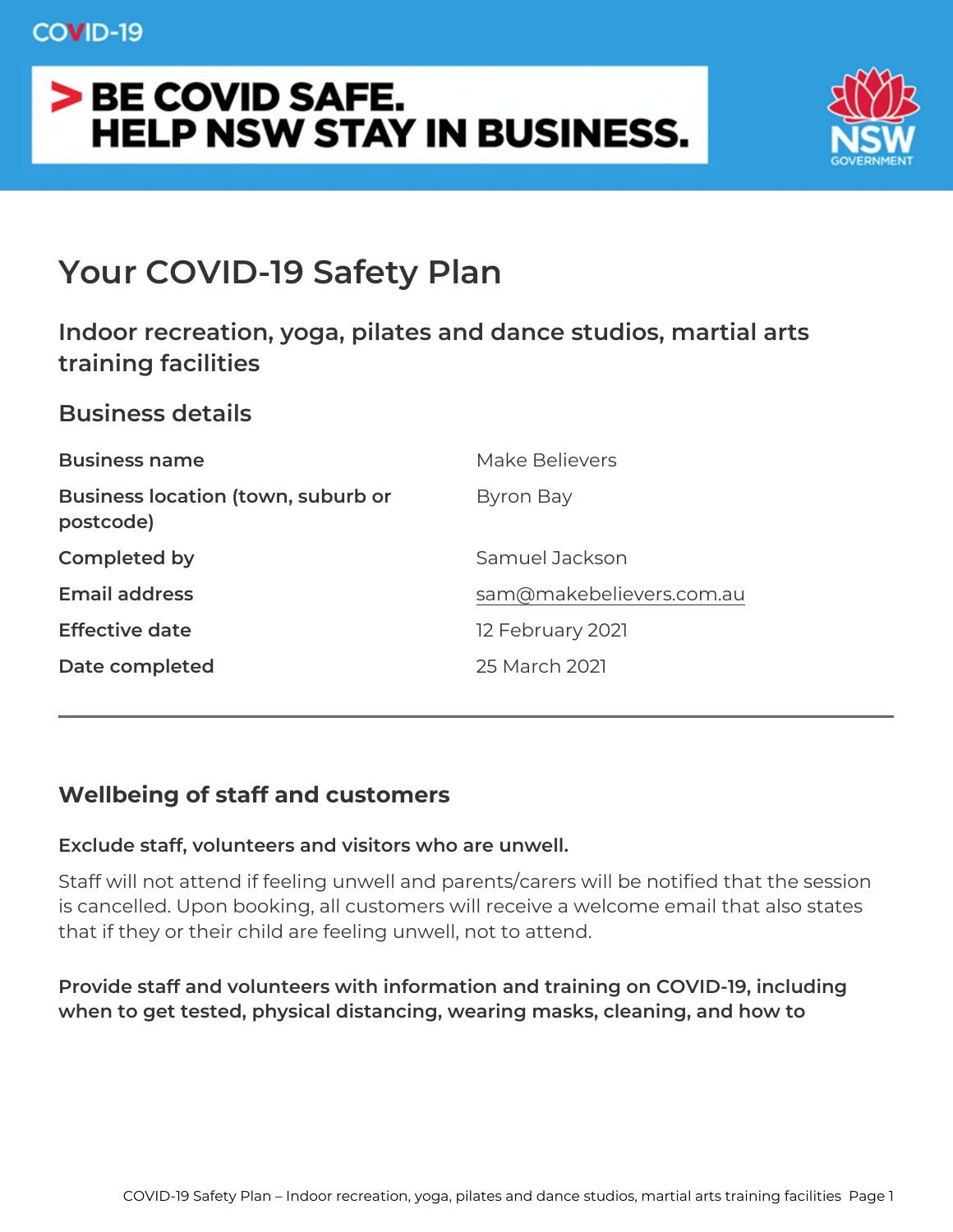#### **manage a sick visitor.**

All staff members have recieved COVID-19 training in their positions as school teachers, and maintain up-to-date information on the management of risk in this area.

# **Make staff aware of their leave entitlements if they are sick or required to self-isolate.**

 $N/A$ 

#### **Display conditions of entry (website, social media, venue entry).**

Upon entry there will be a sanitising station set up, which also includes a poster detailing the conditions of entry. These are also on the FAQ section of our website.

**Other types of venues or facilities within the premises must complete COVID-19 Safety Plans where applicable. If contact details are captured electronically upon entry to the main premises on the relevant day, additional collection of contact details via electronic methods may not be required if there is no other public access to the sub-premises. However, additional contact details and time of entry must be captured where these sub-premises are indoor gyms, nightclubs, dine-in hospitality venues, pubs and bars.**

We will be recording attendance at all workshops/classes.

**If there are more than 25 patrons at the gym, a staff member must be assigned as a COVID-19 Safe Hygiene Marshal who will be in distinctive clothing (such as a shirt or badge) and responsible for ensuring all aspects of the COVID-19 Safety Plan are being adhered to including overseeing social distancing, cleaning and ensuring the accuracy of record keeping. The identified Safe Hygiene Marshal/s must always be present when there are more than 25 patrons at the gym.**

N/A

## **Physical Distancing**

**Ensure the number of people in a facility does not exceed one person per 2 square metres of publicly accessible space (excluding staff). Children count towards the**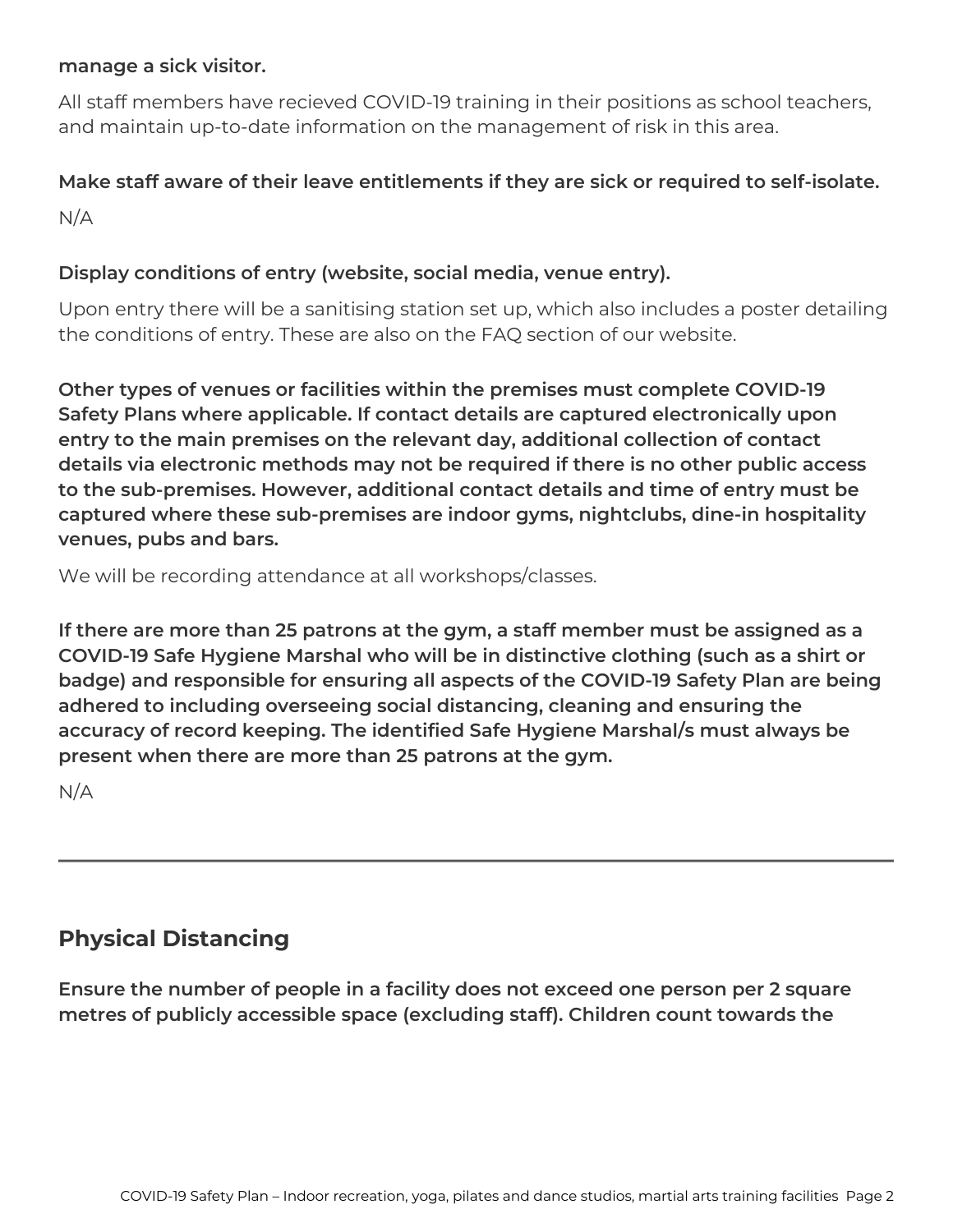#### **capacity limit.**

The space is large enough to accommodate more than the 2 people per 2 square metres and class numbers are capped.

**Ensure 1.5m physical distancing where possible, including:**

- **at points of mixing or queuing such as toilets and entrance and exit points**
- **between seated groups**
- **between staff.**

Teachers will ensure that all participants maintain social distancing where possible.

High energy dance, such as Zumba or similar classes, can spread COVID-19 if a participant is infected. There should be additional planning around these activities including:

- **Additional physical distancing or smaller class sizes**
- **Cleaning with detergent and disinfectant after each class**
- **Holding these classes in large spaces with high ceilings and good ventilation**
- **If partnered dancing, avoid rotation of partners**

Additional physical distancing measures will be in place for any activities that are high energy. Classes are held in a large space and ventilation will be managed by staff.

**Ensure communal facilities such as showers, change rooms and lockers have strategies in place to reduce crowding and promote physical distancing.**

 $N/A$ 

**Where practical, stagger the use of communal facilities. Strongly encourage visitors to shower/change at home where possible.**

 $N/A$ 

**Reduce crowding wherever possible and promote physical distancing with markers on the floor, including where people are asked to queue.**

Additional staff member will be present to manage anyone waiting to enter and to reduce crowding.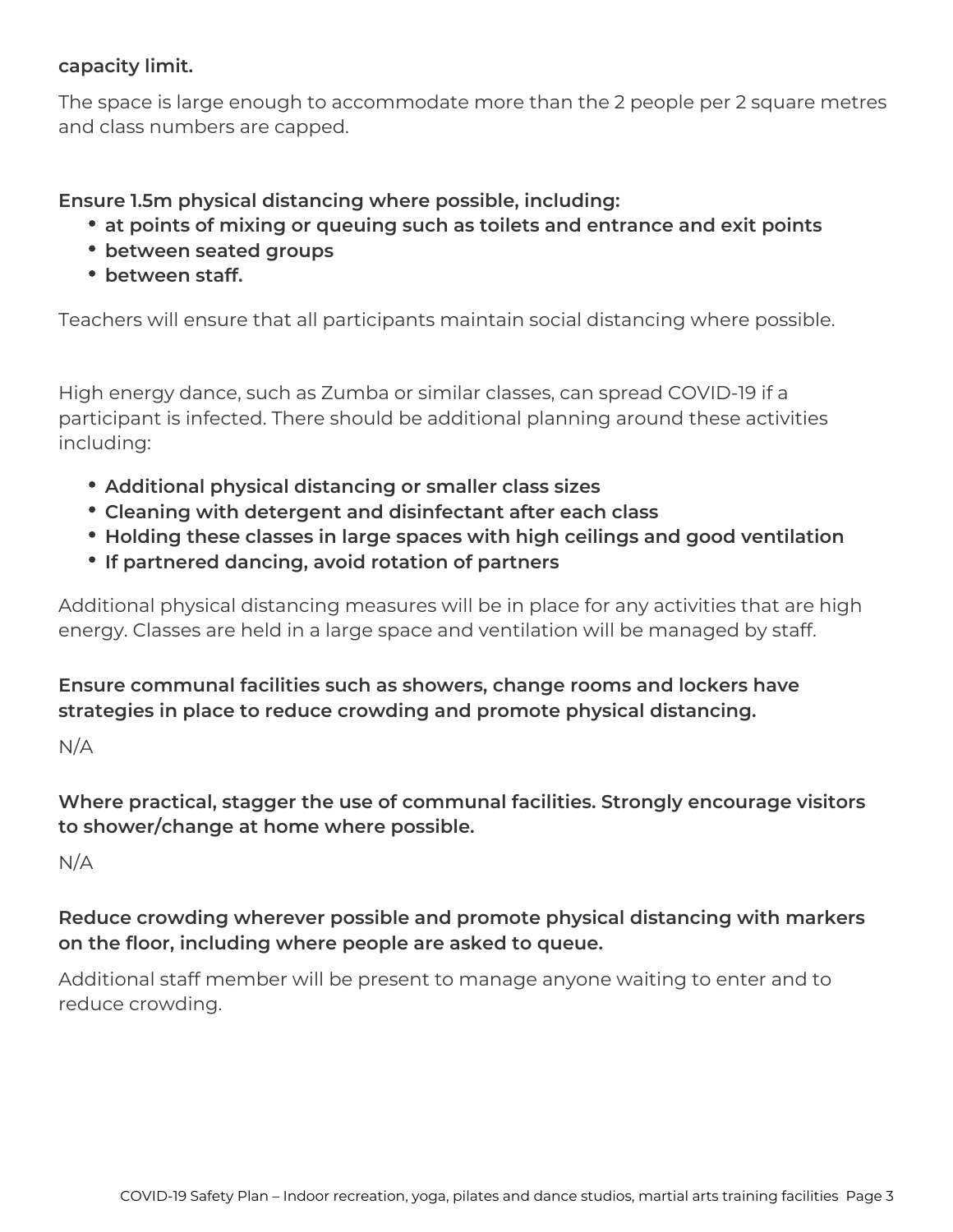#### **Have strategies in place to manage gatherings that may occur immediately outside the premises.**

Additional staff member will be present to manage any gatherings that may occur.

**Use telephone or video platforms for essential staff meetings where practical. Where reasonably practical, ensure staff always maintain 1.5 metres physical distancing, including at meal breaks and in office or meeting rooms. If staff are not able to physically distance, or work in a role with significant public interaction, strongly recommend they wear a face mask if practical.**

 $N/A$ 

**Review regular business deliveries and request contactless delivery and invoicing where practical.**

N/A

### **Hygiene and cleaning**

#### **Adopt good hand hygiene practices.**

Sanitiser available and used by everyone upon entry.

#### **Ensure hand sanitiser is accessible at the venue entry and throughout the facility or ground.**

Yes.

**Ensure bathrooms are well stocked with hand soap and paper towels or hand dryers. Consider providing visual aids above hand wash basins to support effective hand washing.**

School's responsibility/already in place.

#### **Encourage visitors to bring their own water bottles, sweat towels and equipment.**

All participants are emailed a list of things to bring, including water bottles.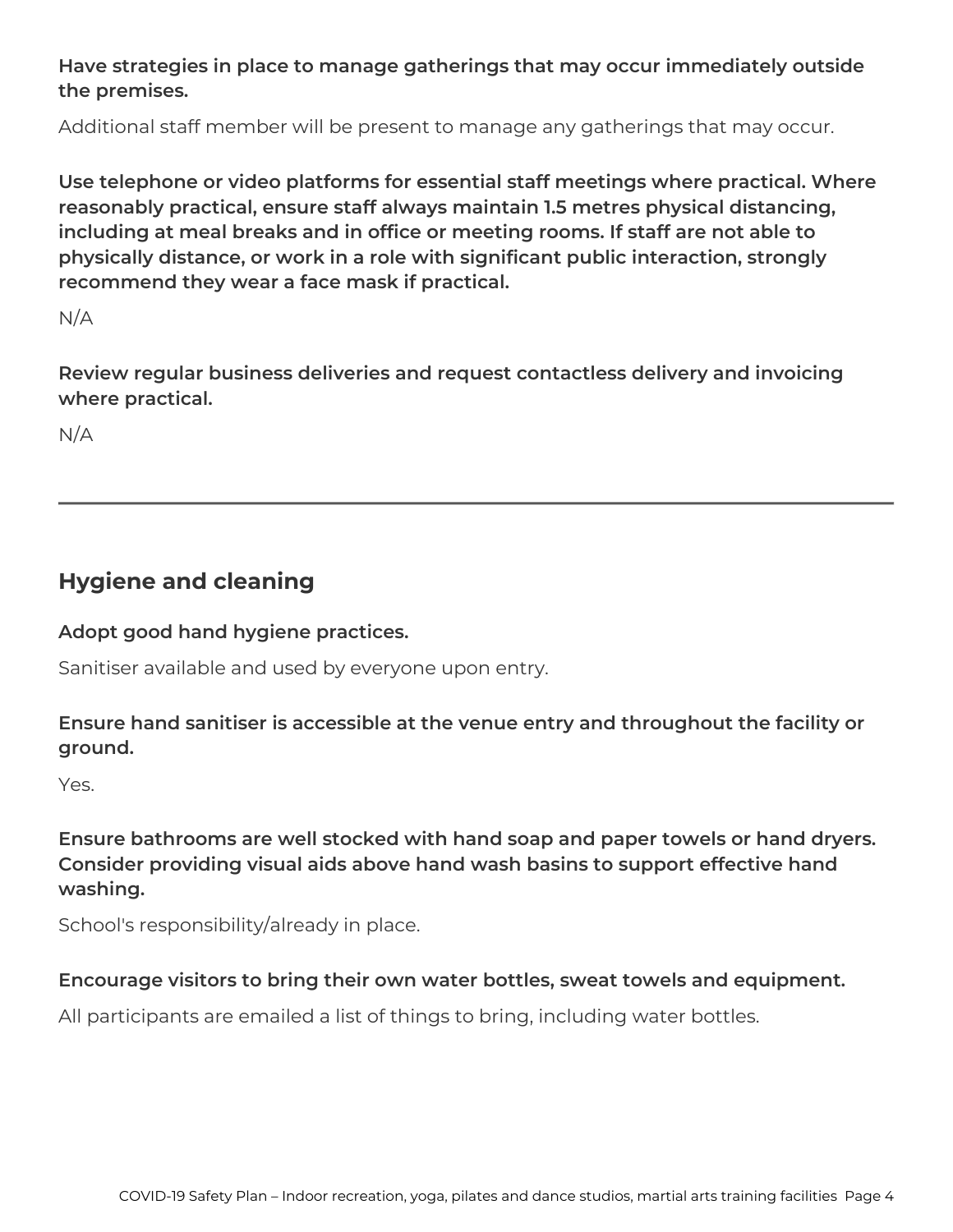#### **Clean frequently used indoor hard surface areas, including children's play areas, at least daily; first with detergent and water, and then disinfect. Clean frequently touched areas and surfaces, including in communal facilities, several times per day.**

Any equipment used will be cleaned between sessions, cleaning will be done by school as per usual.

**Clean areas used for high intensity cardio classes with detergent and disinfectant after each use.**

 $N/A$ 

**Reduce sharing of equipment (including hire equipment) where practical and ensure these are cleaned with detergent and disinfectant between use.**

Sharing of equipment will be reduced/eliminated wherever possible.

**Ensure there is accessible detergent/disinfectant and gloves for visitors to use, should they wish.**

Yes.

**Disinfectant solutions need to be maintained at an appropriate strength and used in accordance with the manufacturers' instructions.**

N/A

**Staff are to wash hands thoroughly with soap and water before and after cleaning.**

Part of staff protocols.

#### **Encourage contactless payment options.**

Payments can be made via direct deposit.

**In indoor areas, increase natural ventilation by opening windows and doors where possible, and increase mechanical ventilation where possible by optimising air conditioning or other system settings (such as by maximising the intake of outside air and reducing or avoiding recirculation of air).**

Doors will remain open for all sessions.